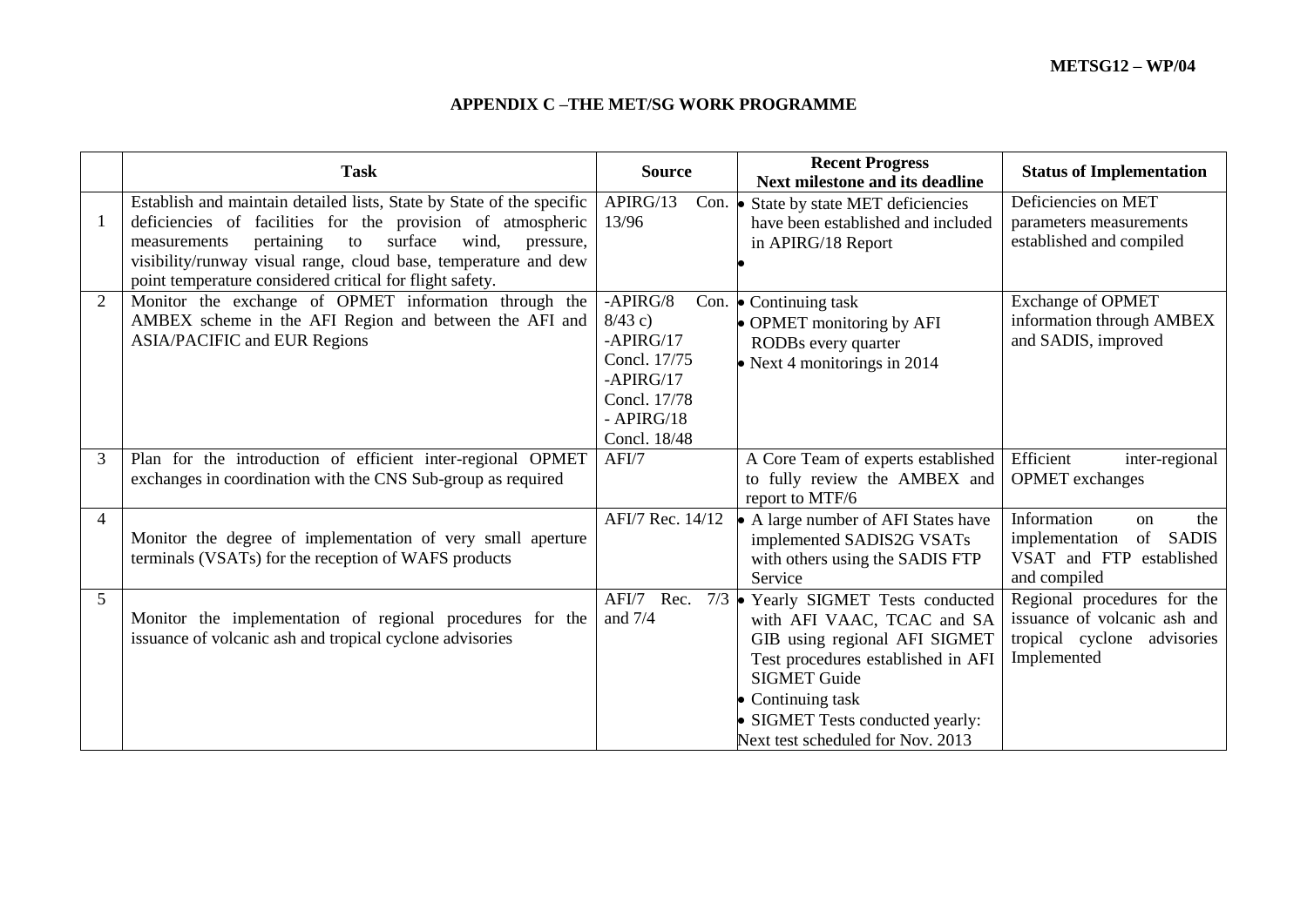## **APPENDIX C –THE MET/SG WORK PROGRAMME**

|        | <b>Task</b>                                                                                                                                                                                                                                                                                                                                                                                                                                                                      | <b>Source</b>          | <b>Recent Progress</b>                                                                                                                                                      | <b>Final Result (completion)</b>                                                                                                                                                                                                                                                                                                                                     |
|--------|----------------------------------------------------------------------------------------------------------------------------------------------------------------------------------------------------------------------------------------------------------------------------------------------------------------------------------------------------------------------------------------------------------------------------------------------------------------------------------|------------------------|-----------------------------------------------------------------------------------------------------------------------------------------------------------------------------|----------------------------------------------------------------------------------------------------------------------------------------------------------------------------------------------------------------------------------------------------------------------------------------------------------------------------------------------------------------------|
|        |                                                                                                                                                                                                                                                                                                                                                                                                                                                                                  |                        | <b>Next milestone and its deadline</b>                                                                                                                                      |                                                                                                                                                                                                                                                                                                                                                                      |
| 6      | Review on a continuing basis the contents of Tables MET<br>1A and 1B and Tables MET 2A to ensure their validity in<br>light of operational requirements and develop proposals to<br>update them if necessary.                                                                                                                                                                                                                                                                    | AFI/7                  | $\bullet$ Continuing task<br>• Tables MET 1A and 2A have been<br>amended from SADISOPSG/19<br>proposals                                                                     | The validity of contents of Tables MET<br>1A, 1B and and Table MET 2A.are to<br>ensured                                                                                                                                                                                                                                                                              |
| $\tau$ | Review the meteorological procedures in the introductory<br>text to Part VI of Meteorology of the Basic AFI Regional<br>Plan/FASID, as well as Meteorological related issues in<br>other sections of the Plan and relevant regional<br>supplementary Meteorology procedures (SUPPs) in the<br>Doc 7030, in the light of procedures employed in other<br>regions and develop amendment proposals as appropriate,<br>coordinating where necessary with other APIRG Sub-<br>Groups. | APIRG/12               | The MET<br>section of the AFI<br>Regional Air Navigation Plan (R-<br>will<br>amended<br>ANP)<br>be<br>in<br>accordance with the new e-ANP<br>template under review by ICAO. | Maintain up to date procedures to<br>improve safety and efficiency of air<br>navigation.                                                                                                                                                                                                                                                                             |
| 8      | Monitor developments in the CNS/ATM Systems with<br>regard to meteorological requirements in the AFI Region and<br>in coordination with AFI ATM Sub-Group.                                                                                                                                                                                                                                                                                                                       | APIRG/14<br>Con. 14/43 | • APIRG/18 established the Task<br>Force (TF).<br>• The ATM/MET TF amended the<br>AFI contingency plan on volcanic<br>ash during its first meeting in<br>Nairobi.           | Consistent provision of meteorological<br>information as an integrated function of<br>the ATM system with improved accuracy<br>and timeliness and increased availability.<br>Performance management will be an<br>important part of the quality assurance of<br>meteorological information. Exchange of<br>OPMET data in digital format on bilateral<br>arrangements |
| 9      | Monitor the implementation in the AFI region of quality<br>assurance/performance relating to the MET field                                                                                                                                                                                                                                                                                                                                                                       | APIRG/14<br>Con. 14/40 | • Ten training seminars on QMS in<br>2008-2012<br>• 13 out of 54 States established QMS<br>in December 2012 et 5/13 certified                                               | AFI region quality assurance/performance<br>relating to the MET field, implemented                                                                                                                                                                                                                                                                                   |

| l ask | Source | <b>Recent Progress</b>                       | Result (completion)<br>Final |
|-------|--------|----------------------------------------------|------------------------------|
|       |        | <b>TT</b><br>Next milestone and its deadline |                              |